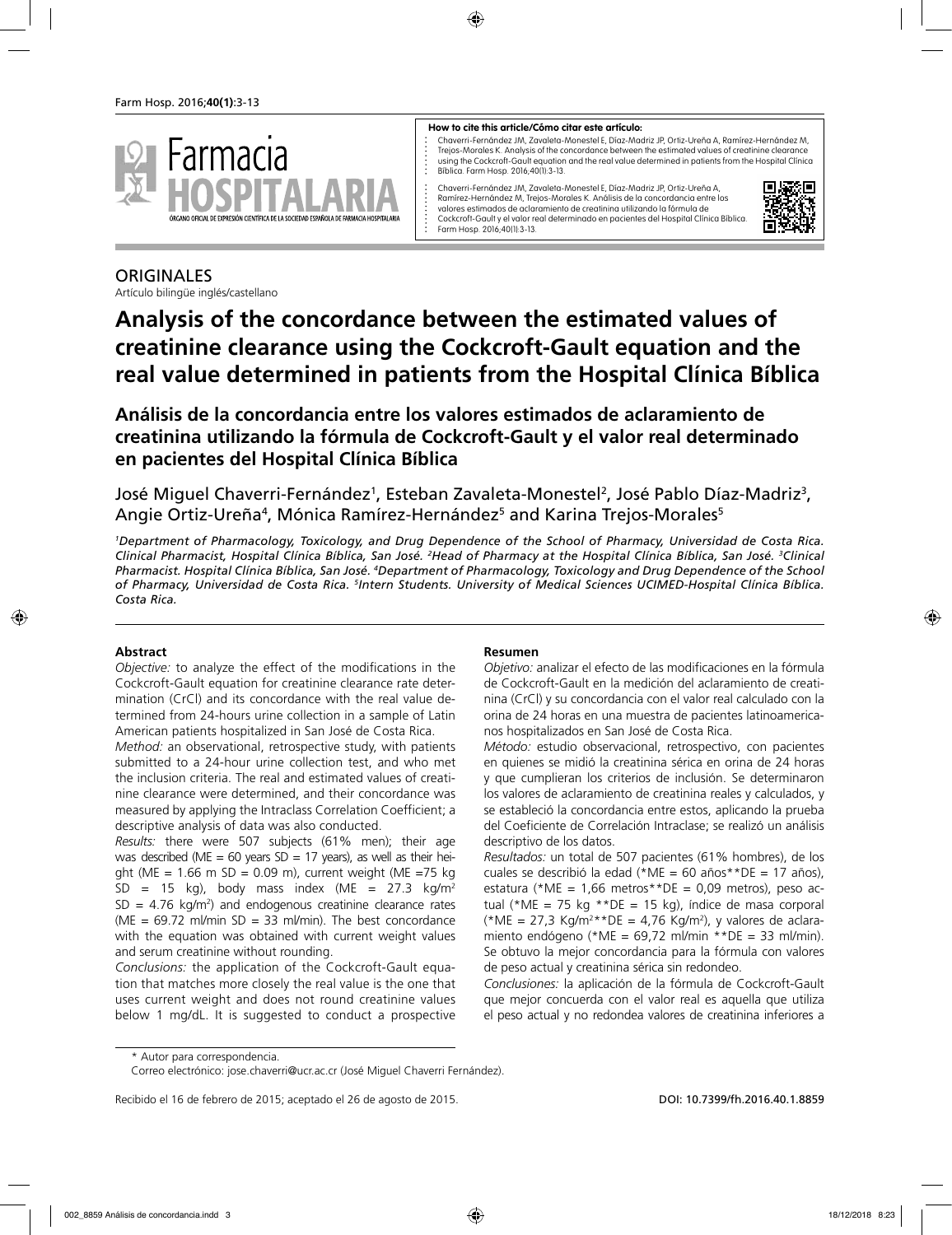analysis, determining other variables that could affect CrCl real measures, and to replicate this methodology in specific populations.

*\*ME:* Mean \*\*SD: Standard Deviation.

#### **KEYWORDS**

Renal clearance; Creatinine; Clinical Pharmacy Unit; Pharmacokinetics

Farm Hosp. 2016;**40(1)**:3-13

#### **Introduction**

Clinical assessment of renal function is essential for the evaluation and treatment of patients, as it allows to determine the likelihood of conducting invasive procedures for diagnosis or treatment, as well as to detect, assess and monitor the renal disease, both chronic and acute; it also allows to approximate the dosing of medications to be used in an effective and safe manner, in the case of products being excreted by the kidneys in a rate above  $60\%$ <sup>1-4</sup>. The reason is that the majority of manufacturers of medications with high renal excretion recommend to adjust the dose based on creatinine clearance, in order to reduce any potential toxicities or the appearance of side effects, besides changes in the volume of medication distribution and its binding to plasmatic proteins. However, the final effect will depend ultimately on the metabolic processes suffered by each medication<sup>5,6</sup>.

One of the best renal function predictors is the Glomerular Filtration Rate (GFR); its normal range varies between 90 and 120 mL/min, and it is reduced at a 10ml/ min rate per each 10 years after the age of 40. Its measurement in clinical practice is not easy; direct measurement techniques can be used, or different methods for an approximate measurement through equations using parameters such as serum creatinine, age, ethnicity, gender and height, among others<sup>1,2,7,8</sup>.

The majority of direct techniques require urine collection during 24 hours, collection of blood samples, or the use of gamma cameras. The clearance of inulin (a polysaccharide which filters freely at glomerular level) is a parameter used to assess GFR. Other methods use the measurement of urea, aminohippuric acid, iotalamate and creatinine with simultaneous administration of cimetidine, and radioactive isotopes, due to the characteristics of filtration experienced by all of them at renal level<sup>9-12</sup>.

Under these circumstances, around eight equations have been created in order to estimate the glomerular filtration rate; the most widely used and accepted in clinical practice are the Modification of Diet in Renal Disease (MDRD) and the Cockcroft- Gault equation<sup>9,13,14</sup>. However, these won't always provide a clear idea of GFR in all patients, specifically in those with advanced age and/or major weight variations<sup>15,16</sup>. Originally, the MDRD 1 mg/dL. Se sugiere realizar un análisis prospectivo, determinando otras variables que podrían afectar a la medición real del CrCl, y replicar la metodología en poblaciones específicas. *\*ME:* Media \*\*DE: Desviación Estándar.

#### **PALABRAS CLAVE**

Aclaramiento renal; Creatinina; Servicio de Farmacia Clínica; Farmacocinética

Farm Hosp. 2016;**40(1)**:3-13

equation required six variables, which included serum creatinine, albumin, urea nitrogen, gender, age and ethnicity. This was later simplified into four variables, excluding albumin and urea nitrogen. This is the most widely used equation in order to stratify patients according to their renal function<sup>4,15,17</sup>.

In order to apply the Cockcroft- Gault (C-G) equation, it is required to have the values of weight and age of patients, as well as their gender, and the creatinine concentration in serum, usually obtained through collection of a blood sample. This is because creatinine is an organic compound obtained after creatine degradation (a muscular metabolic product), which is used as a renal function indicator because kidneys will filter it and at the same time excrete it, thus allowing to calculate creatinine clearance (CrCl)<sup>10</sup>; Clearance is calculated as follows:  $CrCl = 140 - age$  (years) x weight (kg) / 72 x serum creatinine (SCr), and all this must be multiplied by 0.85 in the case of a woman. This equation was designed for a person with 72 kg of weight and 1.73 $m<sup>2</sup>$  of body area  $<sup>7</sup>$ ,</sup> and it has been the most widely used in clinical practice due to its ease of use, efficacy, speed, low cost and confirmed validity in order to suggest changes in medication  $dosing<sup>18</sup>$ .

However, there is ambiguity and controversy regarding the variables used in the C-G equation, because it has not been determined if the equation must use current weight, ideal weight, or omit the weight; moreover, it is widely known that any major variations in the muscular mass of the patient could have a noticeable impact on the serum creatinine value and the final estimated CrCl value. It is suggested that, in patients with low SCr, the value must be rounded to 0.8-1 mg/dl, which could generate underestimations in measurement<sup>19</sup>.

There are studies comparing the creatinine clearance measured in 24 hours (24-hour urine) with the clearance estimation using the Cockcroft-Gault equation, modifying the different variables used in the equation (weight and SCr). In some cases, it has been suggested that the best way to calculate the creatinine clearance by using the C-F equation could be to omit the weight or to use the adjusted weight if the patient is obese<sup>19</sup>, while other study suggests that current weight must be used for persons with low weight<sup>20</sup>. In their review published in 2013, Brown and colleagues point out that, in the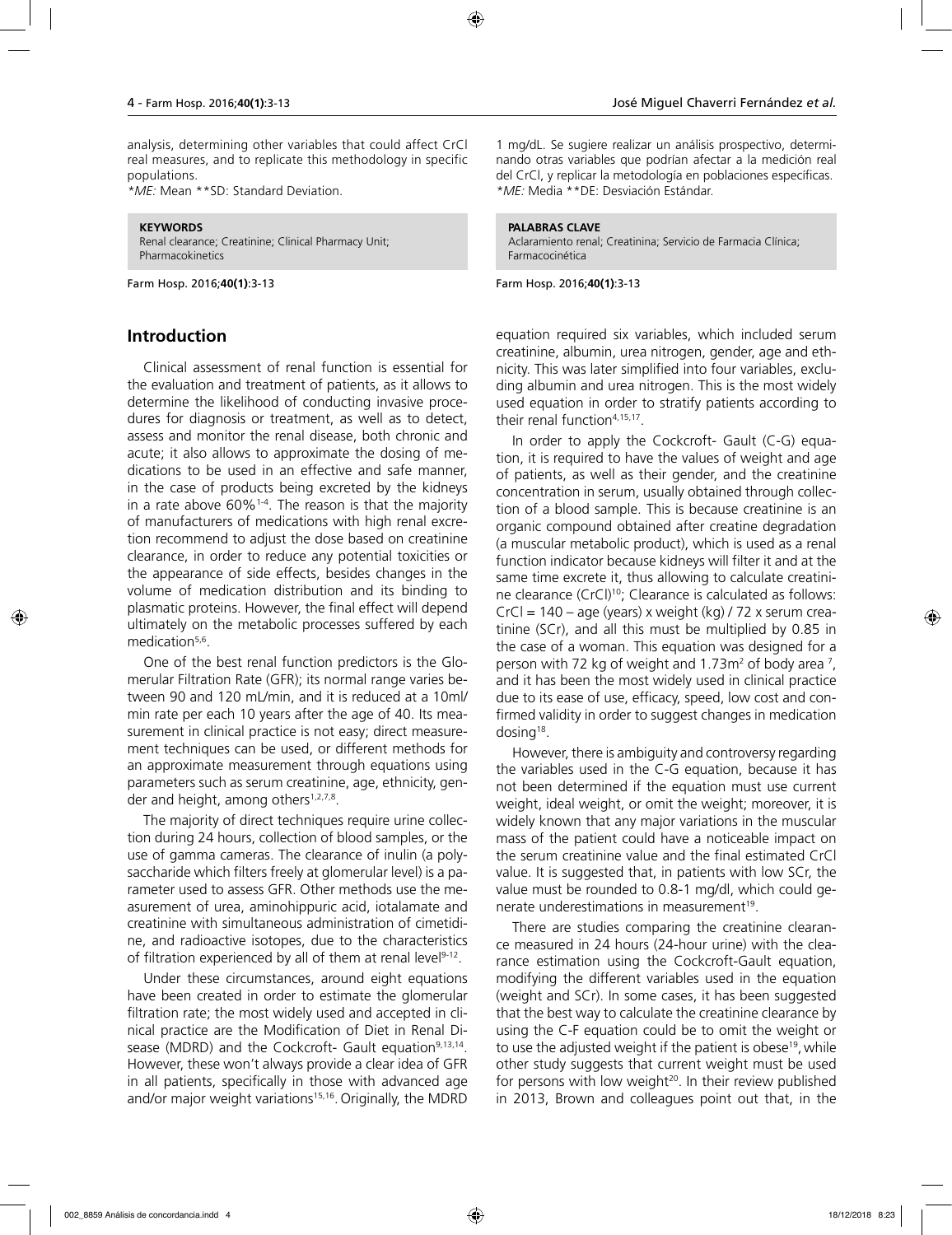| Table 1. Overall characteristics of the sample analyzed                                                  |
|----------------------------------------------------------------------------------------------------------|
| Number of patients: 507                                                                                  |
| Average age: 60 years (18-103) +/- 17 years                                                              |
| Average height: 1.67m (1.41-1.90) +/- 0.09 m                                                             |
| Average weight: 75 Kg (42-124) +/- 15 kg                                                                 |
| Body Mass Index: 27.2 kg/m <sup>2</sup> (15.9-44.6) +/- 4.7 kg/m <sup>2</sup>                            |
| Gender 311 Male / 196 Female (62-38% respectively)                                                       |
| Proportion of patients for whom serum Cr rounding was applied: 18% (90 patients)                         |
| Proportion of patients with low weight defined by their BMI (below 18.5 kg/m <sup>2</sup> ) : 1% (5)     |
| Proportion of patients with normal weight defined by their BMI (18.5-25 kg/m <sup>2</sup> ): 31.6% (160) |
| Proportion of patients with excess weight defined by their BMI (25-30 kg/m <sup>2</sup> ): 42.4% (215)   |
| Proportion of patients with obesity defined by their BMI > 30 kg/m <sup>2</sup> : 25% (127)              |

case of weight, the ideal weight and the current weight should be used respectively as lower and upper limits (total weight); all authors reach the conclusion that the real value of serum creatinine should be used without rounding<sup>19-21</sup>. There is currently no information about the Latin American population suggesting how to act and which variables to use for CrCl estimation through the C-G equation, which would improve dose adjustment and the adequate timepoints according to these patients' reality.

The current research project is intended to analyze the variations in CrCl estimated through the C-G equation in a sample of Latin American patients hospitalized at the *Hospital Clínica Bíblica* in San José, Costa Rica, from January, 2010 to November, 2014 (taking into account modifications in the weight and serum creatinine variables), looking for the closest concordance with the creatinine clearance measured during 24 hours (real reported CrCl). Determining the equation with the best concordance with the real value of CrCl will provide a better idea of GFR and renal function; moreover, it will be a guide in order to suggest dose adjustments in those medications which require them. To this aim, the hypothesis put forward was that ideal weight and serum creatinine without rounding are the ideal descriptors to be used for estimating the creatinine clearance by using the Cockcroft-Gault equation.

## **Methodology**

The current observational retrospective study included all those Latin American patients who underwent a 24-hour urine test at the *Hospital Clínica Bíblica* during the period from January, 2010 to November, 2014. Data for this population were obtained through consultations at the Integrated Hospital Management System of the *Hospital Clínica Bíblica* (IHMS); those used for the analysis present a normal behaviour as assessed through the Kolmogorov-Smirnov Test.

The data of patients who met the following inclusion criteria were collected and included:

- − 18 years of age or more.
- − Weight value as reported in the file.
- − Serum creatinine value as reported by the lab.
- − Endogenous clearance value as reported by the lab.

The sub-population to be worked upon was applied the following exclusion criteria:

− Endogenous creatinine clearances reported by the lab with values of 140 mL/min or higher.

The respective calculations of serum CrCl were conducted through the C-G equation, applying modifications in the calculation for the weight variable (with real weight, ideal weight, and no weight), and serum creatinine (rounded and without rounding). Then the concordance of said methods of calculation regarding the real value (24 h. CrCl) was determined, by applying the Intraclass Correlation Coefficient (ICC) Test, through the SPSS V.19 software, and with a pre-established 95% Confidence Interval. This test was selected based on its validity to determine between a series of measurements obtained through different methods (instruments or electronic equipment) that or those series which match more closely the real value in analysis. <sup>22</sup> Additionally, a descriptive analysis of the population used was also conducted.

The Clinical Research Management of the *Hospital Clínica Bíblica* agreed to the conduction of this study. The adequate ethical management and confidentiality of data of the patients included in the study was guaranteed. No personal details of those patients selected were used or known.

#### **Results**

The current study analyzed 507 patients in total: 311 men (61%) and 196 women (39%), with an age ran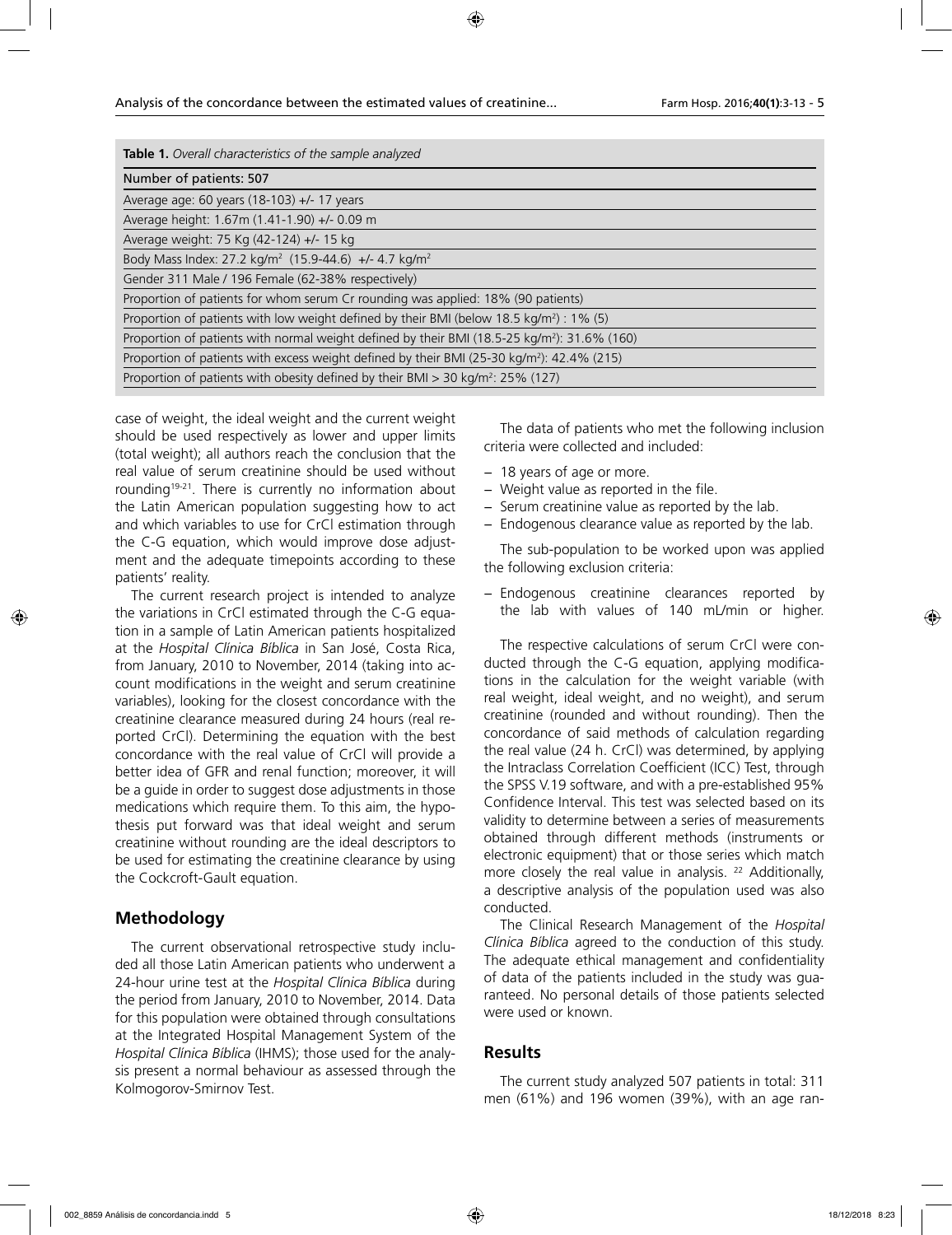**Table 2.** *Real Endogenous Creatinine Clearance and CrCl calculated through the standard C-G equation and with the introduction of modifications in the weight and serum creatinine variables* 

| Creatinine clearances                                                           | Minimum<br>value ml/min | Maximum<br>value ml/min | Average<br>ml/min | Standard<br>Deviation<br>ml/min |
|---------------------------------------------------------------------------------|-------------------------|-------------------------|-------------------|---------------------------------|
| Endogenous clearance in 24 hours                                                | 2.60                    | 139.20                  | 69.72             | 33.88                           |
| C-G CrCl estimation without using weight<br>+ serum creatinine without rounding | 5.23                    | 138.87                  | 68.11             | 32.09                           |
| C-G CrCl estimation using current weight<br>+ serum creatinine without rounding | 5.67                    | 139.91                  | 70.81             | 33.73                           |
| C-G CrCl estimation using ideal weight<br>+ serum creatinine without rounding   | 5.32                    | 127.34                  | 56.53             | 27.06                           |
| C-G CrCl estimation without using weight<br>+ rounded serum creatinine          | 5.23                    | 134.83                  | 62.32             | 26.06                           |
| C-G CrCl estimation using current weight<br>+ rounded serum creatinine          | 5.67                    | 138.89                  | 65.74             | 30.92                           |
| C-G CrCl estimation using ideal weight<br>+ rounded serum creatinine            | 5.32                    | 127.37                  | 52.37             | 24.42                           |

ge between 18 and 103 years, Mean  $(ME) = 60$  years, Standard Deviation (SD)  $=17$  years. The height of the participants (used for the estimation of the ideal weight) ranged between 1.41 and 1.90 metres, ME= 1.66 metres, SD= 0.09 metres. Regarding weight, there was a range between 42 and 124 kilos, ME=75 kilos, SD: 15 kilos. The Body Mass Index (BMI) ranged between 15.9 Kg/m<sup>2</sup> and 44.6 Kg/m<sup>2</sup>, ME= 27.2Kg/m<sup>2</sup> SD= 4.7 Kg/m<sup>2</sup>. Table 1 shows additional details about the characteristics of the study population.

When conducting the analysis of variables, it was found that the values of serum creatinine reported by the lab ranged between 0.45 and 8.90 mg/dl, ME=1.47 mg/dl SD=1.17mg/dl. The presence of protein in urine was reported in 85% of patients. The reported value of serum creatinine was rounded to 1 mg/dl for 18% of patients, as it was below 0.8 mg/dL, a equation modification previously mentioned. Regarding the volume of urine collected in 24 hours, a ME= 2211 ml, SD=935 ml was obtained.

The endogenous clearance values measured in 24 hours reported by the lab ranged between 2.6 and 139.6 ml/min, ME= 69.72 ml/min SD=33 ml/min. The rest of the maximum, minimum, average, and SD values of the estimated clearances are detailed in table 2.

The Intraclass Correlation Coefficient Test was applied in order to analyze the concordance between the values obtained through 24-hour urine test and the values obtained by applying the C-G equation, with the above mentioned modifications. The best statistical concordance was shown by CrCl using current weight and SCr without rounding: 0.827 (0.798-0.853) CI95%; on the other hand, the lowest concordance was obtained with the CrCl using ideal weight and rounded SCr.

In the case of obese patients as defined by their Body Mass Index (BMI above 30 kg/m2 ), the best correlation is also obtained when the current weight and creatinine without rounding are used: 0.87 (0.83-0.91) CI95%. This was not calculated for low-weight patients, because these only represent 1% of the sample. Table 3 shows more details regarding the rest of the results obtained after applying this test.

#### **Discussion**

Cockcroft-Gault equation is the most widely used formula in clinical practice, due to its ease of use, efficacy, speed and low cost, for renal function assessment. It is also the most widely validated equation to suggest changes in medication dosing<sup>10</sup>. Different adjustments in the variables used have been suggested for its clinical implementation; thus, variations in weight were applied in the current study, using current weight, ideal weight, and omitting the weight value in the equation. Variations in serum creatinine values were also applied, which consisted in rounding to the 1 mg/dL value in those cases in which the reported value was lower<sup>4</sup>.

When conducting the creatinine clearance estimation by using the Cockcroft-Gault equation in a Latin American population (Costa Rica), the result obtained was that the equation applied which has the closest concordance with the values obtained through 24-hour assessment is the one which uses the current weight of the patient and does not round creatinine values below 1 mg/dL; the difference in the level of concordance of this equation is very low regarding the case where no weight and no rounded Cr are used. A similar result, and with a good intraclass correlation, is obtained in the case of the specific analysis of obese patients only (BMI above 30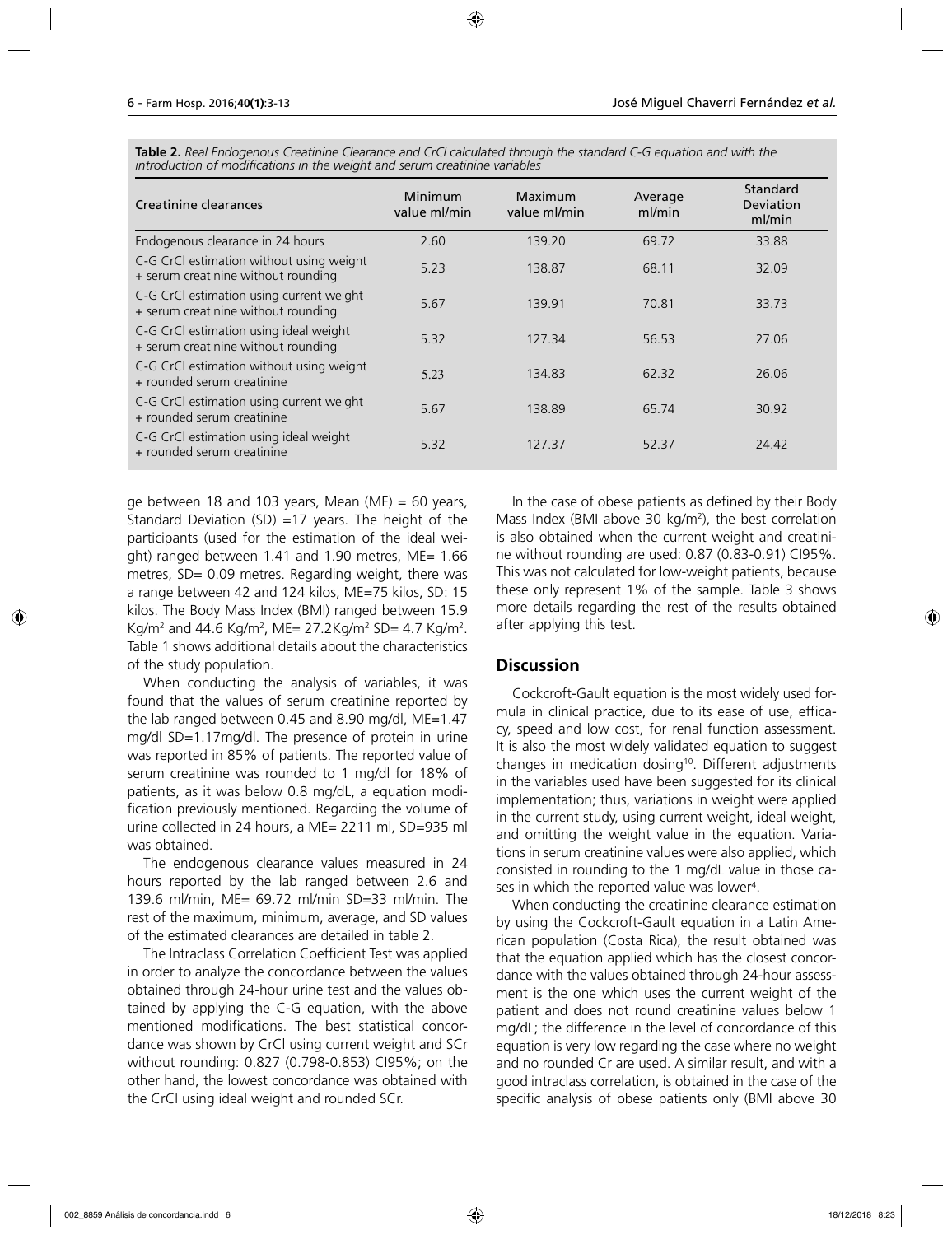| Table 3. Statistical concordance, calculated through the Intraclass Correlation Coefficient (ICC), for the application of the |  |
|-------------------------------------------------------------------------------------------------------------------------------|--|
| standard C-G equation and with variations in weight and serum creatinine value regarding the endogenous clearance value       |  |
| in 24 hours                                                                                                                   |  |

| Cockcroft-Gault calculation, according to variations in<br>the weight and serum creatinine variables | Statistical concordance | 95% Confidence Interval |
|------------------------------------------------------------------------------------------------------|-------------------------|-------------------------|
| CrCl without weight / SCr without rounding vs.<br>Endogenous Clearance                               | 0.823                   | $(0.793 - 0.850)$       |
| CrCl current weight / SCr without rounding vs.<br>Endogenous Clearance *                             | $0.827*$                | $(0.798 - 0.853)$ *     |
| CrCl ideal weight / SCr without rounding vs.<br>Endogenous Clearance                                 | 0.729                   | $(0.685 - 0.767)$       |
| CrCl without weight / SCr rounded vs. Endogenous Clearance                                           | 0.769                   | $(0.731 - 0.802)$       |
| CrCl current weight / SCr rounded vs Endogenous Clearance                                            | 0.746                   | $(0.705 - 0.782)$       |
| CrCl ideal weight / SCr rounded vs Endogenous Clearance                                              | 0.591                   | $(0.532 - 0.645)$       |
| *Best Concordance                                                                                    |                         |                         |

kg/m<sup>2</sup>), without the mediation of a correction factor in the equation, as suggested by other authors $19-21$ .

The majority of the research articles similar to the current study show that there is concordance when using serum creatinine without variation, because rounding does not improve the predicted clearance; therefore, it would be expected that the behaviour of the Latin American population should coincide with the one found in other latitudes4,19,21,22. On the other hand, this research has not reached the same conclusions regarding weight as other similar research studies; for example, Winter, Gurh and Bergh<sup>21</sup> suggest the use of current weight in low-weight patients, of ideal weight in normal weight patients, and to add a 0.4 correction factor to their current weight in the case of obese patients. It is suggested that these strategies will result in less biased and more accurate values.

Other researchers, such as Wilhelm and Kale-Pradhan<sup>19</sup>, have concluded that the C-G equation is closer to the real creatinine clearance value when weight is removed from the equation, and they point out at the addition of a 0.3-0.4 correction factor upon weight in the case of obese patients.

The differences obtained in the present study regarding other similar studies could be explained by the variability in the studied subjects, and the ethnic differences in the subjects of other research studies. It must also be taken into account that, even though there is a low proportion of patients over 80-year-old (less than 10%), this was not excluded, and there is controversy regarding the reliability of the C-G equation in this specific population<sup>2,19,23,24</sup>.

Regarding weight, 74% of patients in the current study had a weight close to the ideal (patients with normal weight and/or BMI overweight between 18.5 and 30 kg/m2 ); and as was previously mentioned for obese patients defined by their Body Mass Index (BMI > 30kg/ m2 ), the best correlation is also obtained when using the current weight variable and the creatinine without roun-

ding 0.87 (0.83-0.91) CI95%. This is a very good correlation, and it does not require en additional common correction factor in each case, a piece of data different to what has been reported in literature<sup>19,20</sup>.

Another aspect worth mentioning is that it was not possible to know the conditions, special characteristics, or concomitant treatments of the sample selected, which could have an impact on the endogenous value of creatinine clearance. Due to the fact that this was a retrospective data analysis, it was difficult to collect this information, as well as to conduct the correct segmentation and minimization of those biases associated with these variables or characteristics, an aspect which had been taken into account by other similar research studies<sup>13,14,15,25</sup>. Even so, the number of patients analyzed suggests that the results obtained can have a good statistical potency, which would allow an extrapolation of results to the local population.

It can be concluded that the application of the Cockcroft-Gault equation with the best concordance with the real creatinine clearance value estimated through 24-hour urine is the one using the current weight of patients which does not round creatinine values below 1 mg/dL when these appear; however, it is suggested to conduct similar analyses in a prospective manner, determining other variables which could have an impact on the real measurement of CrCl, as well as to replicate the methodology in specific populations.

# **Bibliography**

- 1. Levey AS, Stevens LA, Schmidt CH, Zhang YL, Castro AF, Feldman HI, *et al*. A new equation to estimate glomerular filtration rate. Ann Intern Med [Internet]. Jun 2009 [citado 5 de Mayo 2014]; 150(9):9 Disponible en: http://www.ncbi.nlm.nih.gov/pmc/articles/ PMC2763564/
- 2. Marx GM, Blake GM, Galani E, Steer CB, Harper SE, Adamson KL et al. Evaluation of the Cockroft-Gault, Jeliffe and Wright formulae in estimating renal function in elderly cancer patients. Ann. Oncol. 2004;15(2):291 - 5.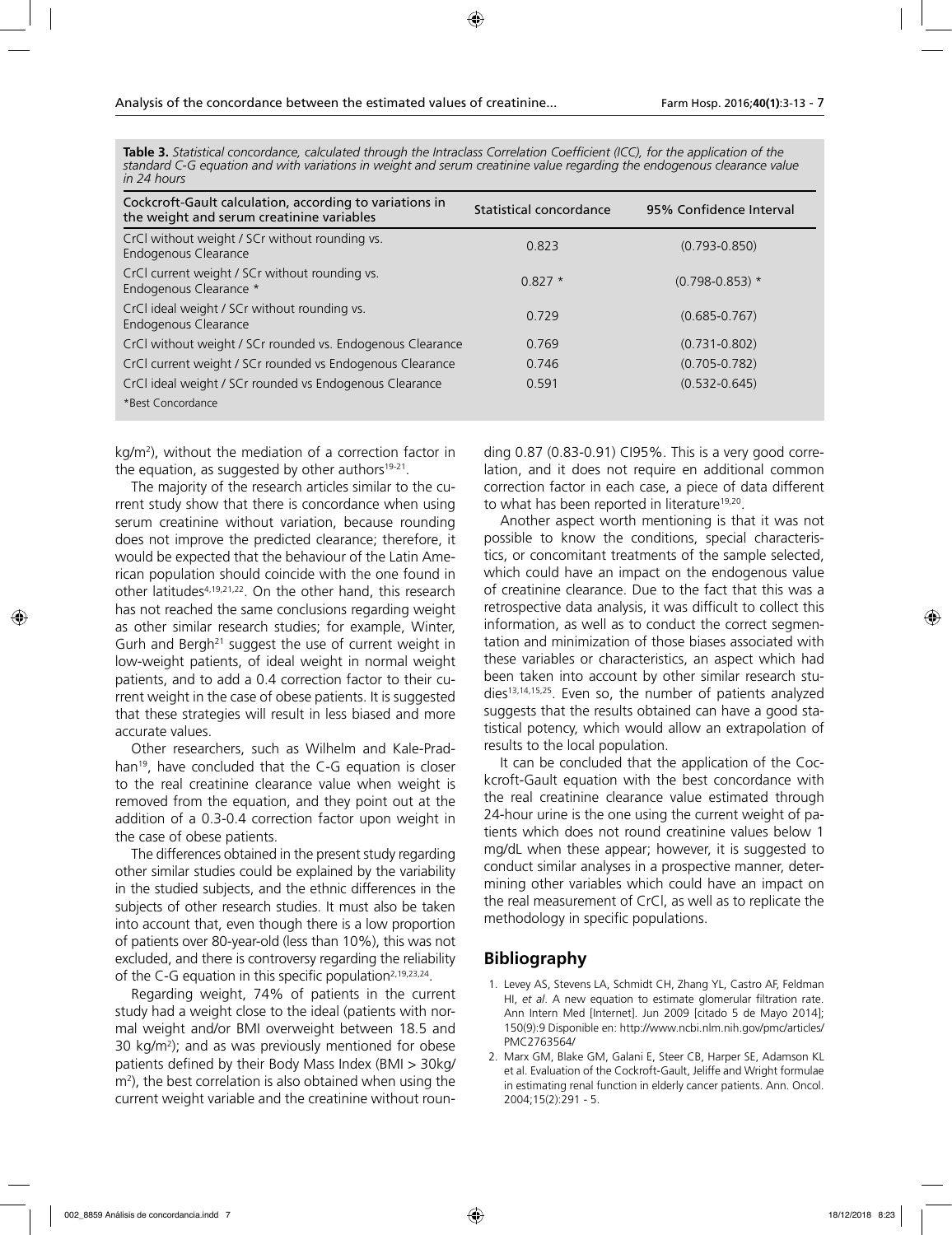- 3. Spruill WJ, Wade WE, Cobb HH III. Continuing the use of the Cockcroft-Gault equation for drug dosing in patients with impaired renal function. Clin Pharmacol Ther. 2009; 86(5):468–70.
- 4. Nyman HA, Dowling TC, Hudson JQ, Peter WL, Joy MS, Nolin TD. Comparative evaluation of the Cockroft-Gault equation and the modification of diet in renal disease (MDRD) study equation for drug dosing: an opinion of the Nephrology Practice and Research Network of the American College of Clinical Pharmacy. Pharmacotherapy 2011; 31(11):1130-44.
- 5. Graham J. Estimating renal function for drug dosing decisions. Clin Biochem Rev. [Internet]. Jul 2011 [citado 5 de Mayo 2014]; 32(2):81-88. Disponible en: http://www.ncbi.nlm.nih.gov/pmc/articles/PMC3100285/pdf/cbr\_32\_2\_81.pdf
- 6. Drion I, Joosten H, Dikkeschei LD, Groenier KH, Bilo HJ. eGFR and creatinine clearance in relation to metabolic changes in an unselected patient population. Eur J Intern Med. 2009; 20(7): 722-7.
- 7. Murillo-GodínezG. La fórmula de Cockcroft-Gault. Rev Med IMSS[Internet]. Jul 2005 [citado 5 de Mayo 2014]; 43(1): 69-70. Disponible en: http://revistamedica.imss.gob.mx/index.php?option=com\_multicategories&view=article&id=1256:la-formula-de-cockcroft-gault&Itemid=642
- 8. Cirillo M, Anastasio P, De SantoNG. Relationship of gender, age, and body mass index to errors in predicted kidney function. Nephrol Dial Transplant[Internet]. Ene 2005 [citado 5 de Mayo 2014]; 20(9): 1791–8. Disponible en: http://ndt.oxfordjournals. org/content/20/9/1791.long
- 9. Ali A, Asif N, Rais Z. Estimation of GFR by MDRD Formula and Its Correlation to Cockcroft-Gault Equation in Five Stages of Chronic Kidney Disease. O J Neph.[Internet]. Jul 2013 [citado 5 de Mayo 2014]; 3(1):37-40. Disponible en:http://www.scirp.org/journal/PaperInformation.aspx?PaperID=29070
- 10. Botev R, Mallié JP, Couchoud C, Schück O, Fauvel JP, Wetzels JF, et al. Estimating glomerular filtration rate: Cockcroft–Gault and Modification of Diet in Renal Disease formulas compared to renal inulin clearance. Clin J Am Soc Nephrol. 2009; 4(5): 899–906.
- 11. Gimeno JA, Lou LM, Molinero E, Campos B, Boned B, Sánchez-Vañó R. Concordancia entre las fórmulas de Cockcroft-Gault y del estudio MDRD para estimar la tasa de filtración glomerular en pacientes con diabetes tipo 2. Nefrología [Internet]. Ago 2006 [citado 5 de Mayo 2014]; 26(5):615-18. Disponible en: http://www. revistanefrologia.com/es-publicacion-nefrologia-articulo-concordancia-entre-las-formulas-cockcroft-gault-del-estudio-mdrd-estimar-X021169950602027X
- 12. Zanocco JA, Nishida SK, Passos MT, Pereira AR, Silva MS, Pereira AB, et al. Race adjustment of Estimating glomerular filtration rate is not always necessary.Nephron Extra.2012; 2(1): 293-302.
- 13. Van Denventer HE, George JA, Paikier JE, Becker PJ, Katz IJ. Estimating glomerular filtration rate in black South Africans by use of the modification of diet in renal disease and Cockroft-Gault equations. Clin Chem. 2008; 54(7): 1197-1202.
- 14. Rodrigues Ferreira-Filho S, Caetano Cardoso C, Vieira de Castro LA, Mendes Oliveira R, Rodrigues Sá R. Comparison of Measured Creatinine Clearance and Clearances Estimated by Cockcroft-Gault and MDRD Formulas in Patients with a Single Kidney. Int J Nephrol. 2011; Article ID 626178, 4 páginas.
- 15. Demirovic JA, Pai AB, Pai MP. Estimation of creatinine clearance in morbidly obese patients. Am J Health Syst Pharm. [Internet] Ene 2009 [citado 5 de Mayo 2014]; 66(7):642–8. Disponible en: http:// www.ajhp.org/content/66/7/642
- 16. Michels WM, Groontendorst DC, Verduijn M, Elliott EG, Dekker FW, Krediet RT. Performance of the Cockroft-Gault, MDRD and new CDK-EPI formulas in relation to GFR, age and body size. Clin J Am Soc Nephrol.[Internet] Jul 2010 [citado 5 de Mayo 2014];5(10):1003-9. Disponible en: http://cjasn.asnjournals.org/ content/5/6/1003
- 17. Moranville MP, Jennings HR. Implications of using modification of diet in renal disease versus Cockcroft-Gault equations for renal dosing adjustments. Am J Health Syst Pharm. 2009;66(2):154–61.
- 18. Poggio ED, Wang X, Greene T, Van Lente F, Hall PM. Performance of the Modification of Diet in Renal Disease and Cockcroft-Gault equations in the estimation of GFR in health and in chronic kidney disease. J Am Soc Nephrol. 2005; 16(2): 459-66.
- 19. Wilhelm SM, Kale-Pradhan PB. Estimating creatinine clearance: a meta-analysis. Pharmacotherapy.2011; 31(7):658–64.
- 20. Winter MA, Guhr KN, Berg GM. Impact of various body weights and serum creatinine concentrations on the bias and accuracy of the Cockcroft-Gault equation. Pharmacotherapy. 2012;32(7):604-12.
- 21. Brown DL, Masselink AJ, Lalla CD. Functional range of creatinine clearance for renal drug dosing: a practical solution to the controversy of which weight to use in the Cockcroft-Gault equation. Ann Pharmacother. 2013; 47(7-8):1039-44.
- 22. Martínez-González MA, Sánchez-Villegas A, Toledo Atucha E, Faulin Fajardo J.Procedimientos descriptivos en: Bioestadística amigable Tercera Edición. Barcelona, España: Editorial Elsevier; 2014.p 13-63
- 23. Dooley MJ, Singh S, Rischin D. Rounding of low serum creatinine levels and consequent impact on accuracy of bedside estimates of renal function in cancer patients. Br J Cancer. 2004; 90(5): 991–5.
- 24. Garg AX, Papaioannou A, Ferko N, Campbell G, Clarke JA, Ray JG. Estimating the prevalence of renal insufficiency in seniors requiring long-term care. Kidney Int. 2004; 65(2):649–53.
- 25. Pedone C, Corsonello A, Incalzi RA. Estimating renal function in older people: a comparison of three formulas. Age Ageing. 2006; 35(2): 121–6.
- 26. Wright JG, Boddy AV, Highley M, Fenwick J, McGill A, Calvert AH. Estimation of glomerular filtration rate in cancer patients. Br J Cancer. 2001; 84(4): 452–9.

## **Introducción**

La valoración clínica de la función renal es esencial para la evaluación y tratamiento de los pacientes pues permite determinar si es factible realizar procedimientos invasivos de diagnóstico o terapéuticos, así como detectar, evaluar y monitorizar la enfermedad renal tanto crónica como aguda; permite además aproximar la dosis de medicamentos a utilizar de manera efectiva y segura en el caso de productos que se excreten en más de

un 60% por la vía renal<sup>1-4</sup>. Esto por cuanto la mayoría de los fabricantes de medicamentos de alta excreción renal recomiendan realizar ajustes de dosis basados en el aclaramiento de creatinina con el fin de disminuir las posibilidades de toxicidad o la manifestación de efectos secundarios, además de cambios en el volumen de distribución del medicamento y su unión a proteínas plasmáticas. No obstante, el efecto final dependerá de manera definitiva de los procesos metabólicos que sufra cada medicamento<sup>5,6</sup>.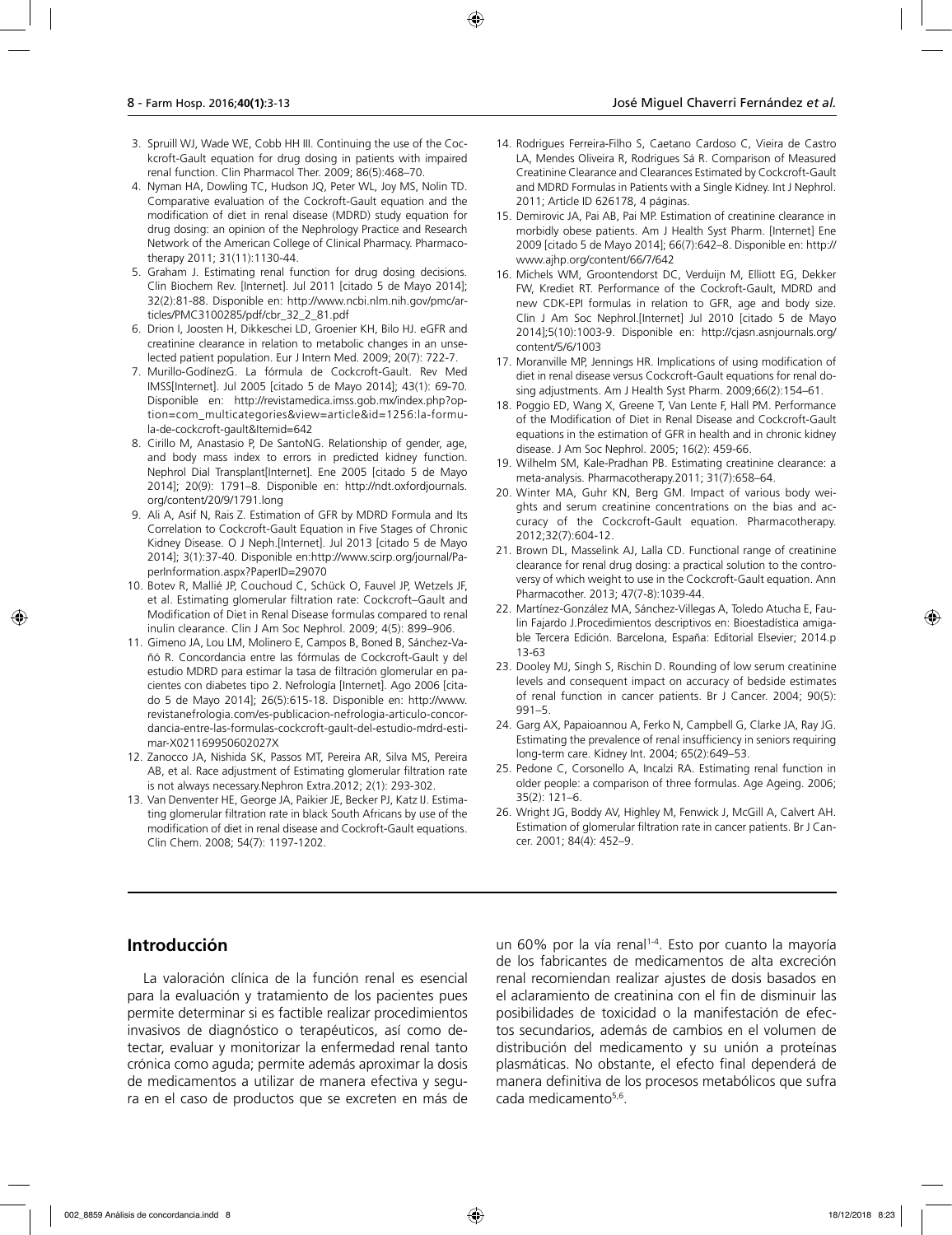| Tabla 1. Características generales de la muestra analizada                                              |
|---------------------------------------------------------------------------------------------------------|
| Número de pacientes: 507                                                                                |
| Edad promedio 60 años (18-103) +/- 17 años                                                              |
| Estatura promedio 1,67m (1,41-1,90) +/- 0,09 m                                                          |
| Peso promedio 75 Kg (42-124) +/- 15 kg                                                                  |
| Indice de masa corporal 27,2 kg/m <sup>2</sup> (15,9-44,6) +/- 4.7 kg/m <sup>2</sup>                    |
| Genero 311 Hombre / 196 Mujeres (62-38% respectivamente)                                                |
| Proporción de pacientes en los que se aplicó redondeo de Cr sérica 18% (90 pacientes)                   |
| Proporción de pacientes con bajo peso definido por su IMC (inferior a 18,5 kg/m <sup>2</sup> ) : 1% (5) |
| Proporción de pacientes con peso normal definido por su IMC (18,5-25 kg/m <sup>2</sup> ): 31,6% (160)   |
| Proporción de pacientes con sobrepeso definido por su IMC (25-30 kg/m <sup>2</sup> ): 42,4% (215)       |
| Proporción de pacientes con obesidad definido por su IMC superior a 30 kg/m <sup>2</sup> : 25% (127)    |

Uno de los mejores predictores de la función renal es la tasa de filtración glomerular (TFG), cuyo rango normal oscila entre 90 y 120 mL/min, y disminuye a una velocidad de 10ml/min por cada 10 años luego de los 40 años. Su medición en la práctica clínica no es sencilla; pueden usarse técnicas de medición directa o diferentes métodos para aproximarla mediante fórmulas que utilizan parámetros como la creatinina sérica, edad, raza, género y talla, entre otros<sup>1,2,7,8</sup>.

La mayoría de las técnicas directas requieren la recolección de orina durante 24 horas, toma de muestra sanguíneas o el uso de gamma cámaras. El aclaramiento de inulina (un polisacárido que se filtra libremente a nivel glomerular) es un parámetro que se utiliza para evaluar la TFG. Otros métodos usan mediciones de urea, ácido paraaminohipúrico, iotalamato y creatinina con administración simultánea de cimetidina, e isotopos radioactivos, debido a las características de filtración que todos ellos sufren a nivel renal<sup>9-12</sup>.

Bajo estas circunstancias se han creado alrededor de ocho fórmulas que permiten estimar la tasa de filtración glomerular, siendo la formula simplificada de la modificación de la dieta en enfermedad renal (MDRD) y la fórmula de Cockcroft- Gault (C-G) las más utilizadas y aceptadas en la práctica clínica<sup>9,13,14</sup>. A pesar de ello, no siempre suministran una idea clara de la TFG en todos los pacientes, específicamente en los de edad avanzada y/o con variaciones importantes de peso<sup>15,16</sup>.

La fórmula de MDRD originalmente requería de seis variables, las cuales incluían creatinina sérica, albúmina, nitrógeno ureico, género, edad y raza. Después se logró simplificar a cuatro variables, excluidas la albumina y el nitrógeno ureico. Esta fórmula es la más utilizada para estratificar a los pacientes de acuerdo con su función renal4,15,17.

En el caso de la fórmula de Cockcroft- Gault (C-G) para su aplicación se requiere contar con el valor del peso y edad del paciente, así como su género, además la concentración sérica de creatinina, usualmente obtenida mediante la toma de una muestra sanguínea. Esto por

cuanto la creatinina es un compuesto orgánico que se obtiene tras la degradación de la creatina (producto metabólico muscular) y que se utiliza como indicador de la función renal pues los riñones la filtran y al mismo tiempo la excretan, permitiendo así estimar el aclaramiento de creatinina (Clcr)<sup>10</sup>; el aclaramiento se calcula de la siguiente manera: Clcr = 140 – edad (años) x peso (kg) / 72 x creatinina sérica (Crs), todo lo anterior multiplicado por 0.85 en el caso de una mujer; la fórmula fue diseñada para una persona de 72 kg de peso y 1.73m<sup>2</sup> de superficie corporal7 ,ha sido la más utilizada en la práctica clínica debido su sencillez, eficacia, rapidez, bajo costo y validez comprobada para sugerir cambios en la dosificación de medicamentos<sup>18</sup>.

A pesar de ello existe ambigüedad y controversia respecto a las variables utilizadas en la fórmula C-G, ya que no se ha establecido si la fórmula debe utilizar el peso actual, el peso ideal u omitir el peso; además, es conocido que si existen variaciones importantes de la masa muscular del paciente podrían verse notablemente afectados el valor de creatinina sérica y el valor final de Clcr calculado. Se sugiere que en pacientes con Crs bajas el valor debe redondearse a 0.8-1 mg/dl, lo cual podría generar subestimaciones de la medición<sup>19</sup>.

Existen estudios que han comparado el aclaramiento de creatinina medido en 24 horas (orina en 24 horas) contra el cálculo del aclaramiento usando la fórmula de Cockcroft-Gault modificando las diferentes variables utilizadas en la fórmula (peso y Crs). En algunos casos se ha sugerido que la mejor forma de calcular el aclaramiento de creatinina utilizando la fórmula de C-G es omitiendo el peso o usar el peso ajustado si el paciente es obeso<sup>19</sup>, mientras que otro estudio sugiere que en personas con bajo peso se debe utilizar el peso actual, en el caso de los pacientes obesos lo recomendado es utilizar el peso ajustado<sup>20</sup>; Brown y colaboradores señala en la revisión publicada en el año 2013 que deberían tomarse como limites (inferiores y superiores) en el caso del peso, al peso ideal y peso actual respectivamente (peso total); todos los autores concluyen que se debe de utilizar el valor real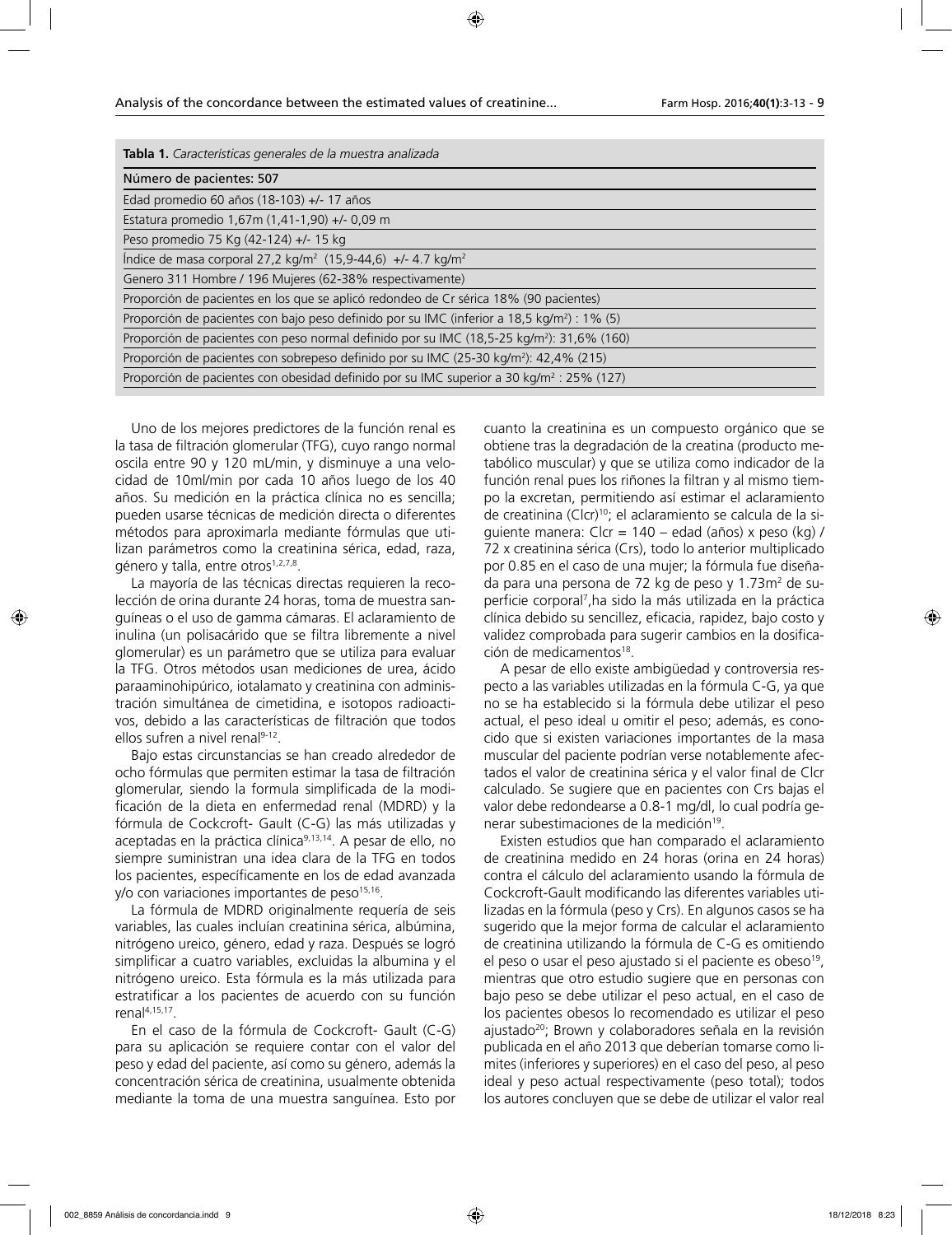**Tabla 2.** *Aclaramiento de Creatinina endógena real y calculados a través de la fórmula de C-G estándar y con la introducción de modificaciones en las variables de peso y creatinina sérica* 

| Aclaramientos de Creatinina                                                      | Valor Mínimo<br>ml/min | Valor Máximo<br>ml/min | Promedio<br>ml/min | Desviación<br>estándar<br>ml/min |
|----------------------------------------------------------------------------------|------------------------|------------------------|--------------------|----------------------------------|
| Aclaramiento endógeno en 24h                                                     | 2,60                   | 139,20                 | 69,72              | 33,88                            |
| Aproximación CLcr C-G sin utilizar peso<br>+ creatinina sérica sin redondeo      | 5,23                   | 138,87                 | 68,11              | 32,09                            |
| Aproximación CLcr C-G utilizando peso<br>actual + creatinina sérica sin redondeo | 5,67                   | 139,91                 | 70,81              | 33,73                            |
| Aproximación CLcr C-G utilizando peso<br>ideal + creatinina sérica sin redondeo  | 5,32                   | 127,34                 | 56,53              | 27,06                            |
| Aproximación CLcr C-G sin utilizar peso<br>+ creatinina sérica redondeada        | 5,23                   | 134,83                 | 62,32              | 26,06                            |
| Aproximación CLcr C-G utilizando peso<br>actual + creatinina sérica redondeada   | 5,67                   | 138,89                 | 65,74              | 30,92                            |
| Aproximación CLcr C-G utilizando peso<br>ideal + creatinina sérica redondeada    | 5,32                   | 127,37                 | 52,37              | 24,42                            |

de la creatinina sérica sin redondear<sup>19-21</sup>. Actualmente se carece de información en la población latinoamericana que sugiera cómo actuar y qué variables se deben utilizar para el cálculo de Clcr mediante la fórmula de C-G, lo cual mejoraría los ajustes de dosis en los momentos adecuados según la realidad del paciente.

El presente proyecto de investigación pretende analizar las variaciones del Clcr calculado mediante la fórmula de C-G en una muestra de pacientes latinoamericanos internados en el Hospital Clínica Bíblica de San José, Costa Rica durante el período de Enero del 2010 a Noviembre del 2014 (tomando en cuenta modificaciones en las variables peso y creatinina sérica), buscando la mejor aproximación con respecto al aclaramiento de creatinina medido en 24 horas (Clcr real reportado). La determinación de la fórmula con mejor concordancia respecto al valor real de Clcr suministrará una mejor idea de la TFG y la función renal, además de ser una guía para sugerir ajustes en la dosificación de los medicamentos que así lo requieran. Para ello se planteó como hipótesis que el peso ideal y la creatinina sérica sin redondeo son los descriptores ideales a utilizar en la estimación del aclaramiento de creatinina utilizando la fórmula de Cockcroft-Gault.

## **Metodología**

El presente estudio observacional de tipo retrospectivo se seleccionaron todos aquellos pacientes latinoamericanos a los cuales se les realizó un análisis de orina en 24 horas en el Hospital Clínica Bíblica durante el período de Enero del 2010 a Noviembre del 2014. Los datos de esta población fueron obtenidos a través de consultas al Sistema Integrado de Gestión Hospitalaria del Hospital Clínica Bíblica (SIGH), los utilizados en el análisis presentan un comportamiento normal valorado por el test Kolmogorov-Smirnov.

Se recolectaron e incluyeron los datos de los pacientes cumplan los siguientes criterios de inclusión:

- − Edad superior a los 18 años
- − Valor de peso reportado en el expediente
- − Valor de creatinina sérica reportado por el laboratorio
- − Valor de aclaramiento endógeno reportado por el laboratorio

A la subpoblación a trabajar se le aplicó el siguiente criterio de exclusión:

− Aclaramientos endógenos de creatinina sérica reportados por el laboratorios con valores mayores o iguales a 140 mL/min.

Se realizaron los cálculos respectivos del Clcr sérica mediante la fórmula de C-G, aplicando modificaciones en el cálculo para las variables peso (con peso real, peso ideal y sin peso) y creatinina sérica (redondeada y sin redondear) se procedió a establecer la concordancia de dichas formas de cálculo con respecto al valor real (Clcr 24H) aplicando la prueba del Coeficiente de Correlación Intraclase, conocido como ICC por sus siglas en inglés, mediante el software SPSS V.19, y un intervalo de confianza preestablecido de un 95%; la selección de esta prueba se basa en su validez para determinar entre una serie de mediciones obtenidas mediante diferentes métodos (instrumentos o equipos electrónicos) aquella o aquellas series que más se acercan al valor real en análisis<sup>22</sup>. Adicionalmente se realizó un análisis descriptivo de la población utilizada.

Para la elaboración del presente estudio se contó con el consentimiento de la Dirección de Investigación Clínica del Hospital Clínica Bíblica. Se garantiza el mane-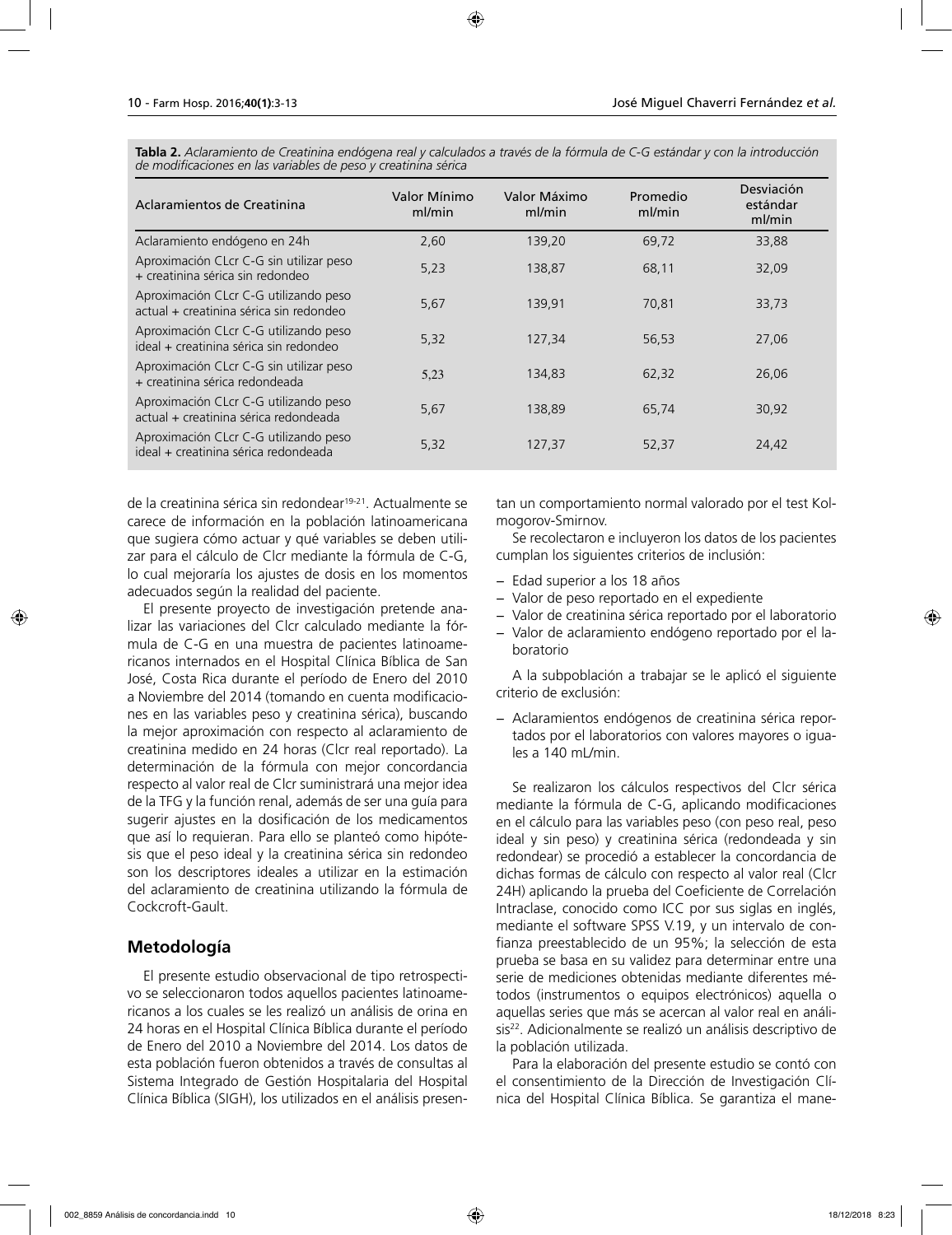| Calculo de Cockcroft-Gault, según variantes<br>en las variables peso y creatinina sérica | Concordancia<br>estadística | Intervalo de confianza 95% |
|------------------------------------------------------------------------------------------|-----------------------------|----------------------------|
| Clcr sin peso / Crs sin redondeo vs Aclaramiento Endógeno                                | 0.823                       | $(0.793 - 0.850)$          |
| Clcr peso actual / Crs sin redondeo vs Aclaramiento Endógeno*                            | $0.827*$                    | $(0,798-0,853)$ *          |
| Clcr peso ideal / Crs sin redondeo vs Aclaramiento Endógeno                              | 0,729                       | $(0.685 - 0.767)$          |
| Clcr sin peso / Crs redondeada vs Aclaramiento Endógeno                                  | 0,769                       | $(0,731-0,802)$            |
| Clcr peso actual / Crs redondeada vs Aclaramiento Endógeno                               | 0,746                       | $(0,705-0,782)$            |
| Clcr peso ideal / Crs redondeada vs Aclaramiento Endógeno                                | 0,591                       | $(0.532 - 0.645)$          |
| *Best Concordance                                                                        |                             |                            |

**Tabla 3.** *Concordancia estadística, calculada mediante prueba ICC, para la aplicación de la fórmula de C-G estándar y con variaciones en peso y valor de creatinina sérica en relación con el valor de aclaramiento endógeno en 24 horas*

jo adecuado ético y la confidencialidad de los datos de los pacientes incluidos en el estudio. No se utilizó ni se conoce ningún dato personal de los pacientes seleccionados.

### **Resultados**

En el presente trabajo se analizaron un total de 507 pacientes, de los cuales 311 eran hombres (61%) y 196 mujeres (39%), con edades que oscilaban entre los 18 y los 103 años de edad, Media (ME) = 60 años, Desviación Estándar (DE) =17 años. Las estaturas (utilizadas para el cálculo de peso ideal) de los participantes oscilaron entre 1,41 y 1,90 metros, ME= 1,66 metros DE= 0,09 metros. En el caso de los pesos estos se encontraban entre los 42 y 124 kg, ME=75 kg DE= 15kg. El índice de masa corporal (IMC) osciló entre 15,9 Kg/m<sup>2</sup> y 44,6 Kg/m<sup>2</sup>, ME= 27,2 Kg/m<sup>2</sup> DE= 4,7 Kg/m<sup>2</sup>. En la tabla 1 se amplían detalles sobre las características de la población en estudio.

Al realizar el análisis de variables se encontró que los valores de creatinina sérica reportados por el laboratorio oscilaron entre 0,45 y 8,90 mg/dl, ME=1,47 mg/dl DE=1,17 mg/dl. Un 85% de los pacientes tenían reportes de presencia de proteína en orina. A un 18% de los pacientes se les redondeó el valor reportado de creatinina sérica a 1 mg/dl por estar debajo de 0,8 mg/dL, modificación en la fórmula mencionada previamente. Respecto al volumen de orina recolectado en 24 horas se obtuvo una ME= 2211 ml DE=935 ml.

Los valores de aclaramiento endógenos medidos en 24 horas reportados por el laboratorio oscilaron entre 2,6 y 139,6 ml/min, ME= 69,72 ml/min DE=33 ml/min. El resto de los valores máximos, mínimos, promedios y DE de los aclaramientos calculados se detallan en la tabla 2

Para analizar la concordancia entre los valores obtenidos mediante el análisis de la orina de 24 horas y los valores obtenidos mediante la aplicación de la fórmula de C-G, con las modificaciones indicadas, se aplicó la prueba de coeficiente de correlación intraclase. La mejor concordancia estadística la mostró el Clcr utilizando el peso actual y la Crs sin redondeo 0,827 (0,798-0,853)

IC95%, por su parte la concordancia más baja la obtuvo el Clcr utilizando el peso ideal y la Crs redondeada.

En el caso de pacientes obesos definidos por su Índice de Masa Corporal (IMC, superior a 30 kg/m2 ) la mejor correlación se obtiene también cuando se utilizan las variables peso actual y la creatinina sin redondeo 0,87 (0,83-0,91) IC95%. No se calculó para pacientes con bajo peso ya que los mismos solo representan solamente un 1% de la muestra. Más detalles con respecto al resto de los resultados obtenidos luego de la aplicación de esta prueba se detallan en la tabla 3.

#### **Discusión**

La fórmula de Cockcroft-Gault es la más utilizada en la práctica clínica, debido a su sencillez, eficacia, rapidez y bajo costo para la evaluación de función renal; es también la fórmula más ampliamente validada para sugerir cambios en la dosificación de medicamentos<sup>10</sup>. Para su aplicación clínica se han sugerido diferentes ajustes en las variables utilizadas; así, en el presente estudio se aplicaron variaciones en el peso, usando el peso actual, el peso ideal, y omitiendo el valor de peso en la fórmula, además de variaciones en los valores de creatinina sérica, las cuales consistieron en la aplicación de un redondeo al valor de 1 mg/dL en aquellos casos en que se hallara un valor reportado menor a este4 .

Al realizar el cálculo del aclaramiento de creatinina utilizando la fórmula de Cockcroft-Gault en una población latinoamericana (Costa Rica), se obtuvo que la aplicación de la fórmula que concuerda de una manera más cercana con los valores obtenidos mediante la valoración de la orina de 24 horas es aquella que utiliza el peso actual del paciente y que no aplica redondeo a valores de creatinina menores a 1 mg/dL; la diferencia en el nivel de concordancia de esta fórmula es muy pequeña con respecto al caso en el que no utiliza el peso y Cr sin redondear. Un resultado similar y con una buena correlación intraclase se obtiene en el caso del análisis particular de solo los pacientes obesos (IMC superior a 30 kg/m2 ), esto sin que medie un factor de corrección en la formula como proponen otros autores<sup>19-21</sup>.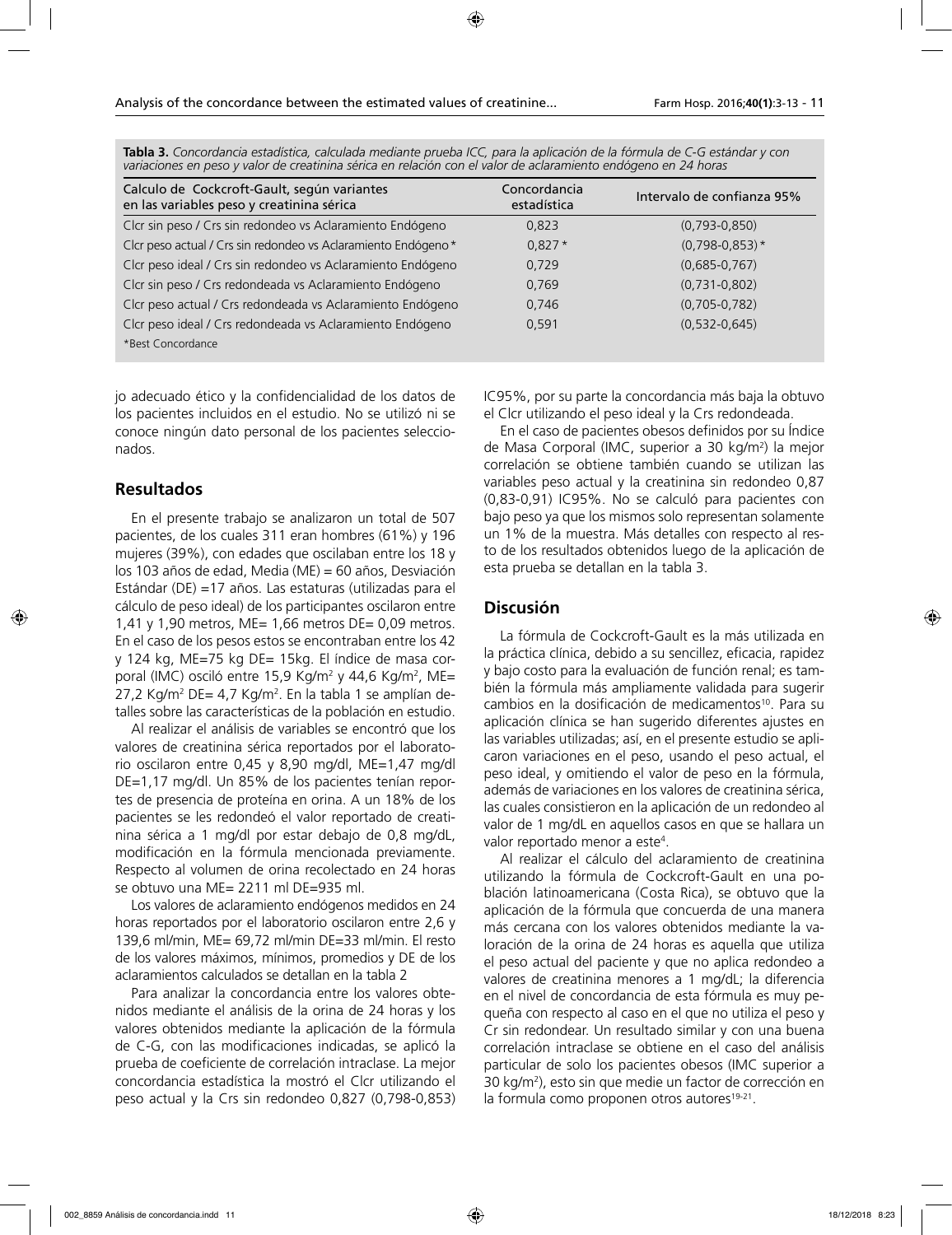En la mayoría de los artículos de investigaciones similares al presente estudio se refleja que hay concordancia al utilizar la creatinina sérica sin variación, ya que el redondeo no mejora la predicción del aclaramiento, por lo que se podría esperar que el comportamiento de la población latinoamericana mantenga el mismo comportamiento encontrado en otras latitudes<sup>4,19,21,22</sup>. Por otro lado en la presente investigación no se llegan a las mismas conclusiones con respecto al peso con respecto a otras investigaciones similares; por ejemplo Winter, Gurh y Bergh21 sugieren la utilización del peso actual en pacientes con bajo peso, el peso ideal en los pacientes con peso normal y adicionar un factor de corrección de 0.4 sobre su peso actual en el caso de pacientes obesos, se sugiere que estas estrategias producen valores menos sesgados y más precisos.

Otros investigadores, como Wilhelm, y Kale-Pradhan19, concluyen que formula de C-G se acerca más al valor de aclaramiento de creatinina real cuando se elimina el peso de la fórmula y señalan la adición de un factor de corrección sobre el peso de 0.3-0.4 en el caso de pacientes obesos.

Las diferencias obtenidas en el presente estudio en relación con otros similares se podrían explicar por la variabilidad en los sujetos de estudio y las diferencias étnicas en los sujetos de otras investigaciones. Se debe tomar en cuenta también que a pesar que la proporción de pacientes mayores de 80 años es pequeña (menor a 10%) esta no se excluyó y existe controversia acerca de la fiabilidad de la fórmula de C-G en esta población especifica2,19,23,24.

Con respecto al peso, un 74% de los pacientes del presente trabajo tenían pesos cercanos al ideal (pacientes con peso normal y/o sobrepeso IMC entre 18,5-30 kg/m<sup>2</sup>); y como se señaló anteriormente para pacientes obesos definidos por su Índice de Masa Corporal (IMC, superior a 30 kg/m2 ) la mejor correlación se obtiene también cuando se utilizan las variables peso actual y la creatinina sin redondeo 0,87 (0,83-0,91) IC95%. Esta es una muy buena correlación y no requiere la adición de un factor de corrección común en cada caso, dato diferente a lo reportado en la literatura<sup>19,20</sup>.

Otro aspecto importante de señalar es que no fue posible conocer patologías, características especiales o tratamientos concomitantes en la muestra seleccionada que pudieran afectar el valor endógeno de aclaramiento de creatinina, esto debido a que al ser un análisis retrospectivo de los datos se dificultó recolectar esa información así como poder realizar la correcta segmentación y minimización de los sesgos asociados a estas variables o características, aspecto que sí fue tomado en cuenta por otras investigaciones similares<sup>11,13,14,15,25</sup>; aun así el número de pacientes analizado sugiere que los resultados obtenidos pueden tener un buen poder estadístico, lo cual permitiría la extrapolación de los resultados a la población local.

Puede concluirse que la aplicación de la fórmula de Cockcroft-Gault que mejor concuerda con el valor real de aclaramiento de creatinina calculado con la orina de 24 horas es aquella que utiliza el peso actual del paciente y no redondea valores de creatinina menores a 1 mg/ dL cuando estos se presentan; no obstante, se sugiere realizar un análisis similar de manera prospectiva, determinando otras variables que podrían afectar la medición real del Clcr, así como replicar la metodología en poblaciones específicas.

# **Bibliografía**

- 1. Levey AS, Stevens LA, Schmidt CH, Zhang YL, Castro AF, Feldman HI, *et al*. A new equation to estimate glomerular filtration rate. Ann Intern Med [Internet]. Jun 2009 [citado 5 de Mayo 2014]; 150(9):9 Disponible en: http://www.ncbi.nlm.nih.gov/pmc/articles/ PMC2763564/
- 2. Marx GM, Blake GM, Galani E, Steer CB, Harper SE, Adamson KL et al. Evaluation of the Cockroft-Gault, Jeliffe and Wright formulae in estimating renal function in elderly cancer patients. Ann. Oncol. 2004; 15(2):291 - 5.
- 3. Spruill WJ, Wade WE, Cobb HH III. Continuing the use of the Cockcroft-Gault equation for drug dosing in patients with impaired renal function. Clin Pharmacol Ther. 2009; 86(5):468–70.
- 4. Nyman HA, Dowling TC, Hudson JQ, Peter WL, Joy MS, Nolin TD. Comparative evaluation of the Cockroft-Gault equation and the modification of diet in renal disease (MDRD) study equation for drug dosing: an opinion of the Nephrology Practice and Research Network of the American College of Clinical Pharmacy. Pharmacotherapy 2011; 31(11):1130-44.
- 5. Graham J. Estimating renal function for drug dosing decisions. Clin Biochem Rev. [Internet]. Jul 2011 [citado 5 de Mayo 2014]; 32(2):81-88. Disponible en: http://www.ncbi.nlm.nih.gov/pmc/articles/PMC3100285/pdf/cbr\_32\_2\_81.pdf
- 6. Drion I, Joosten H, Dikkeschei LD, Groenier KH, Bilo HJ. eGFR and creatinine clearance in relation to metabolic changes in an unselected patient population. Eur J Intern Med. 2009; 20(7): 722-7.
- 7. Murillo-Godínez G. La fórmula de Cockcroft-Gault. Rev Med IMSS [Internet]. Jul 2005 [citado 5 de Mayo 2014]; 43(1): 69-70. Disponible en: http://revistamedica.imss.gob.mx/index.php?option= com\_multicategories&view=article&id=1256:la-formula-de-cockcroft-gault&Itemid=642
- 8. Cirillo M, Anastasio P, De Santo NG. Relationship of gender, age, and body mass index to errors in predicted kidney function. Nephrol Dial Transplant [Internet]. Ene 2005 [citado 5 de Mayo 2014]; 20(9): 1791–8. Disponible en: http://ndt.oxfordjournals. org/content/20/9/1791.long
- 9. Ali A, Asif N, Rais Z. Estimation of GFR by MDRD Formula and Its Correlation to Cockcroft-Gault Equation in Five Stages of Chronic Kidney Disease. O J Neph. [Internet]. Jul 2013 [citado 5 de Mayo 2014]; 3(1):37-40. Disponible en: http://www.scirp.org/journal/PaperInformation.aspx?PaperID=29070
- 10. Botev R, Mallié JP, Couchoud C, Schück O, Fauvel JP, Wetzels JF, et al. Estimating glomerular filtration rate: Cockcroft–Gault and Modification of Diet in Renal Disease formulas compared to renal inulin clearance. Clin J Am Soc Nephrol. 2009; 4(5): 899–906.
- 11. Gimeno JA, Lou LM, Molinero E, Campos B, Boned B, Sánchez-Vañó R. Concordancia entre las fórmulas de Cockcroft-Gault y del estudio MDRD para estimar la tasa de filtración glomerular en pacientes con diabetes tipo 2. Nefrología [Internet]. Ago 2006 [citado 5 de Mayo 2014]; 26(5):615-18. Disponible en: http://www. revistanefrologia.com/es-publicacion-nefrologia-articulo-concordancia-entre-las-formulas-cockcroft-gault-del-estudio-mdrd-estimar-X021169950602027X